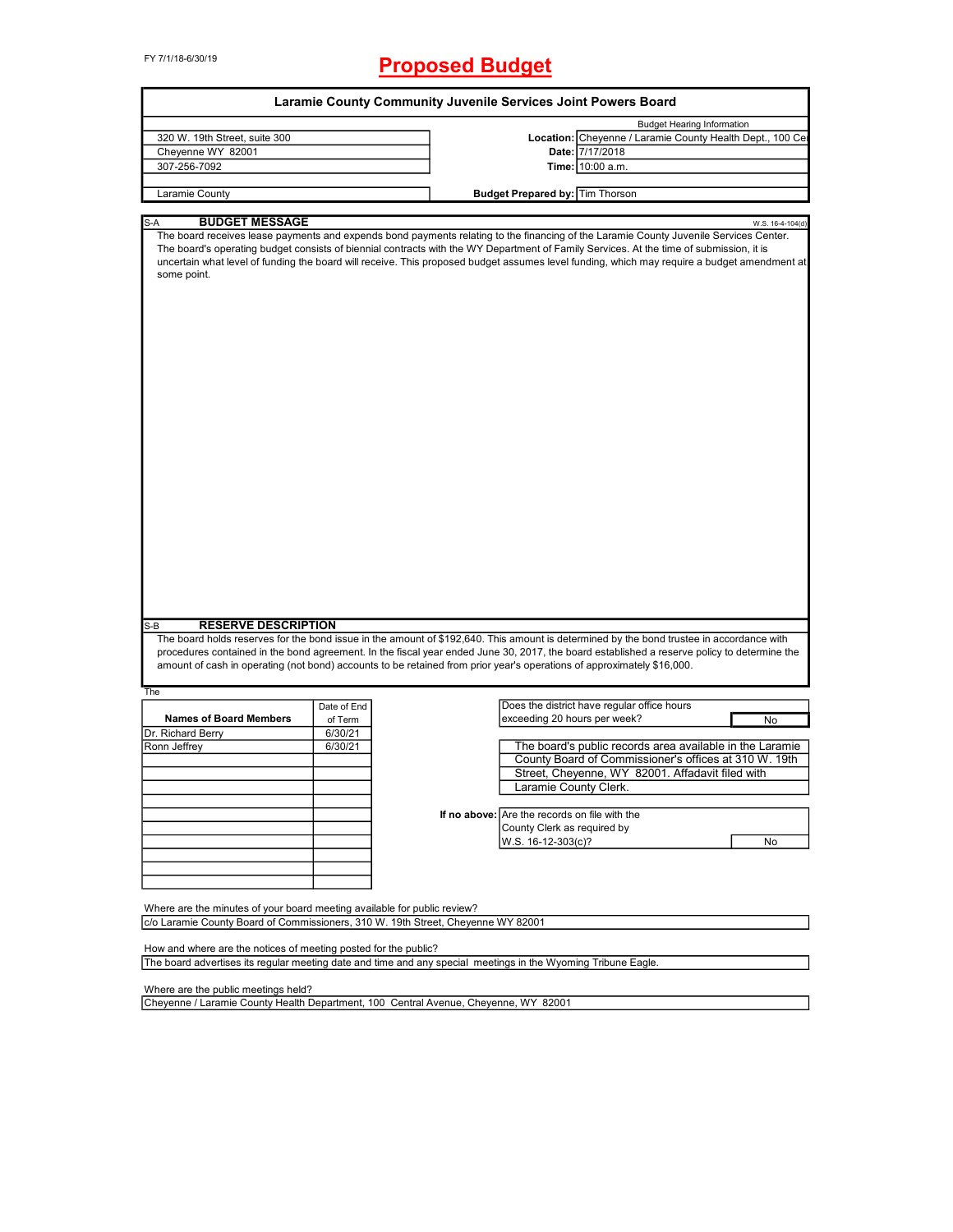### **PROPOSED BUDGET SUMMARY**

| <b>OVERVIEW</b> |                                                             | 2016-2017<br>Actual | 2017-2018<br>Estimated | 2018-2019<br>Proposed | Pending<br>Approval |
|-----------------|-------------------------------------------------------------|---------------------|------------------------|-----------------------|---------------------|
|                 |                                                             |                     |                        |                       |                     |
| $S-1$           | <b>Total Budgeted Expenditures</b>                          | \$211,895           | \$162,758              | \$169,109             |                     |
| $S-2$           | <b>Total Principal to Pay on Debt</b>                       | \$150,000           | \$150,000              | \$150,000             |                     |
| $S-3$           | <b>Total Change to Restricted Funds</b>                     | \$199               | \$921                  | \$0                   |                     |
|                 |                                                             |                     |                        |                       |                     |
| $S-4$           | <b>Total General Fund and Forecasted Revenues Available</b> | \$370,518           | \$231,997              | \$349,000             |                     |
|                 |                                                             |                     |                        |                       |                     |
| $S-5$           | Amount requested from County Commissioners                  | \$0 <sub>1</sub>    | \$0                    | \$0                   |                     |
|                 |                                                             |                     |                        |                       |                     |
| $S-6$           | <b>Additional Funding Needed:</b>                           |                     |                        | \$0                   |                     |

| <b>REVENUE SUMMARY</b> |                                              | 2016-2017 | 2017-2018                                                     | 2018-2019        | Pending  |
|------------------------|----------------------------------------------|-----------|---------------------------------------------------------------|------------------|----------|
|                        |                                              |           | Estimated                                                     | Proposed         | Approval |
|                        |                                              |           |                                                               |                  |          |
| $S-7$                  | <b>Operating Revenues</b>                    | \$0       | \$0                                                           | \$0              |          |
| $S-8$                  | Tax levy (From the County Treasurer)         | \$0       | \$0                                                           | \$0              |          |
| $S-9$                  | <b>Government Support</b>                    | \$149,997 | \$159,704                                                     | \$190,000        |          |
| $S-10$                 | Grants                                       | \$112,720 | \$0                                                           | \$110,000        |          |
| $S-11$                 | Other County Support (Not from Co. Treas.)   | \$0       | \$0                                                           | \$0              |          |
| $S-12$                 | <b>Miscellaneous</b>                         | \$52,180  | \$16,672                                                      | \$33,000         |          |
| $S-13$                 | <b>Other Forecasted Revenue</b>              | \$0       | \$0                                                           | \$0 <sub>1</sub> |          |
|                        |                                              |           |                                                               |                  |          |
| $S-14$                 | <b>Total Revenue</b>                         | \$314,897 | \$176,376                                                     | \$333,000        |          |
|                        | FY 7/1/18-6/30/19                            |           | Laramie County Community Juvenile Services Joint Powers Board |                  |          |
|                        | <b>EXPENDITURE SUMMARY</b>                   | 2016-2017 | 2017-2018                                                     | 2018-2019        | Pending  |
|                        |                                              | Actual    | Estimated                                                     | Proposed         | Approval |
|                        |                                              |           |                                                               |                  |          |
| $S-15$                 | Capital Outlay                               | \$0       | \$0                                                           | \$0              |          |
| $S-16$                 | <b>Interest and Fees On Debt</b>             | \$87,785  | \$51,846                                                      | \$51,000         |          |
| $S-17$                 | Administration                               | \$23,569  | \$25,468                                                      | \$22,810         |          |
| $S-18$                 | <b>Operations</b>                            | \$100,041 | \$84,944                                                      | \$94,799         |          |
| $S-19$                 | <b>Indirect Costs</b>                        | \$500     | \$500                                                         | \$500            |          |
| $S-20$                 | <b>Total Expenditures</b>                    | \$211,895 | \$162,758                                                     | \$169,109        |          |
|                        |                                              |           |                                                               |                  |          |
|                        |                                              | 2016-2017 | 2017-2018                                                     | 2018-2019        | Pending  |
|                        | <b>DEBT SUMMARY</b>                          | Actual    | Estimated                                                     | Proposed         | Approval |
|                        |                                              |           |                                                               |                  |          |
| $S-21$                 | <b>Principal Paid on Debt</b>                | \$150,000 | \$150,000                                                     | \$150,000        |          |
|                        |                                              |           |                                                               |                  |          |
|                        | <b>CASH AND INVESTMENTS</b>                  | 2016-2017 | 2017-2018                                                     | 2018-2019        | Pending  |
|                        |                                              | Actual    | Estimated                                                     | Proposed         | Approval |
|                        |                                              |           |                                                               |                  |          |
| $S-22$                 | TOTAL GENERAL FUNDS                          | \$55,621  | \$55,621                                                      | \$16,000         |          |
|                        |                                              |           |                                                               |                  |          |
|                        | <b>Summary of Reserve Funds</b>              |           |                                                               |                  |          |
| $S-23$                 | <b>Beginning Balance in Reserve Accounts</b> |           |                                                               |                  |          |
| $S-24$                 | a. Depreciation Reserve                      | \$0       | \$0                                                           | \$0              |          |
| $S-25$                 | b. Other Reserve                             | \$191,521 | \$191,720                                                     | \$192,641        |          |

S-26 c. Emergency Reserve (Cash)  $\overline{\hspace{1cm}}$  \$0 \$0 \$0 \$0 \$0 **Total Reserves (a+b+c)** \$191,521 \$191,720 \$192,641 S-27 **Amount to be added** S-28 a. Depreciation Reserve \$0 \$0 \$0 \$0 S-29 b. Other Reserve \$199 \$921 \$0 \$0 S-30 c. Emergency Reserve (Cash) \$0 **Total to be added (a+b+c)**  $$199$  \$199 \$921 \$0 S-31 **Subtotal \$192,641 \$192,641 \$192,641 \$192,641** \$192,641 \$192,641 **Less Total to be spent because the contract of the spentius of the spentius of the spentius of the spentius of the spentius of the spentius of the spentius of the spentius of the spentius of the spentius of the spentius** S-33 **TOTAL RESERVES AT END OF FISCAL YEAR** \$191,720 \$192,641 \$192,641 \$192,641

*End of Summary*

*Budget Officer / District Official (if not same as "Submitted by")*

Date adopted by Special District

Cheyenne WY 82001 **DISTRICT ADDRESS:** 320 W. 19th Street, suite 300 **PREPARED BY:** Tim Thorson

**DISTRICT PHONE:** 307-256-7092

1/29/18 *Form approved by Wyoming Department of Audit, Public Funds Division Prepared in compliance with the Uniform Municipal Fiscal Procedures Act (W.S. 16-4-101 through 124) as it applies.*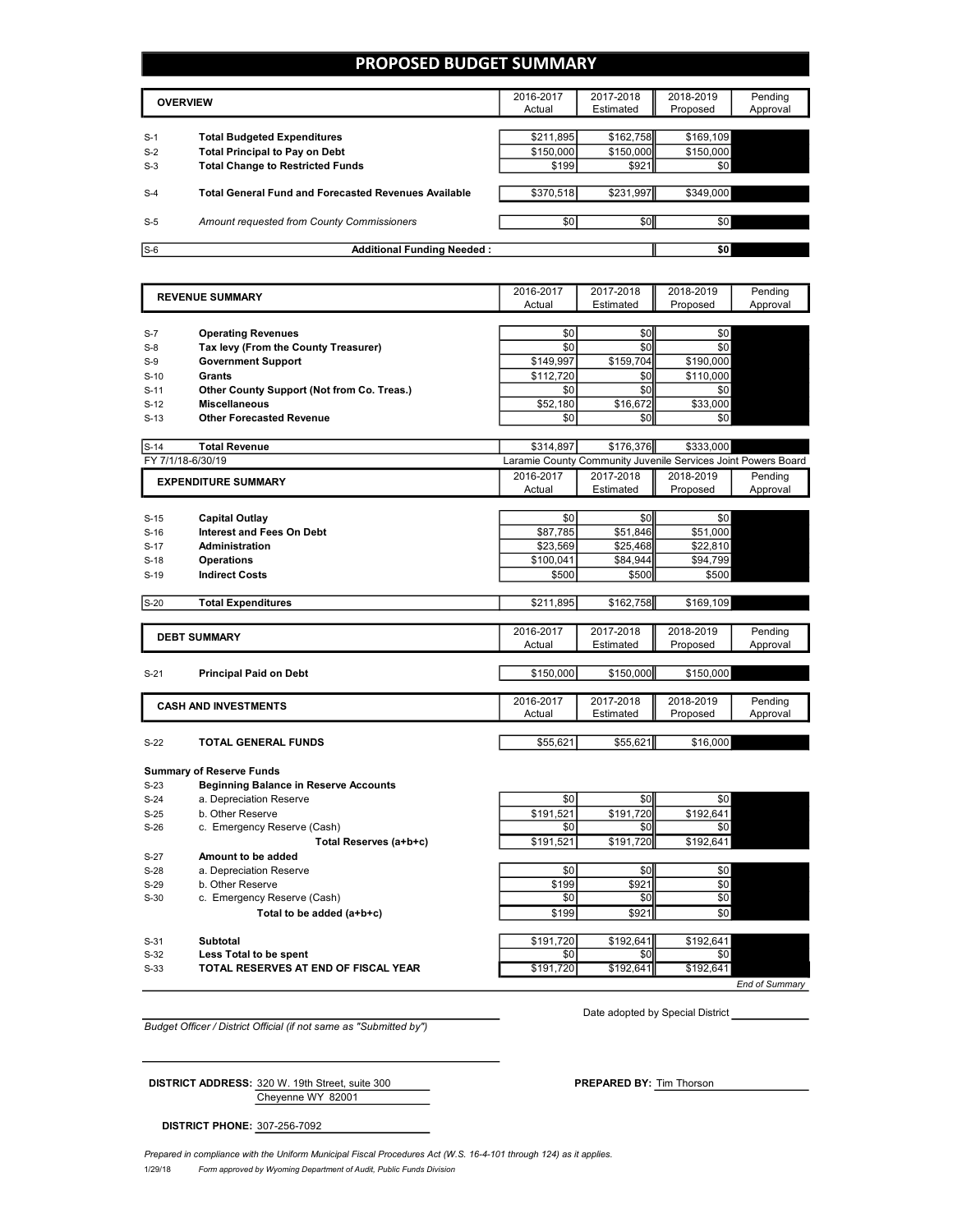Laramie County Community Juvenile Services Joint Powers **NAME OF DISTRICT/BOARD**

**FYE** 6/30/2019

| <b>PROPERTY TAXES AND ASSESSMENTS</b><br>2016-2017<br>2017-2018<br>2018-2019<br>Pending<br>Actual<br>Estimated<br>Proposed<br>Approval<br><b>Property Taxes and Assessments Received</b><br>$R-1$<br>Tax Levy (From the County Treasurer)<br>$R-1.1$<br><b>Other County Support</b><br>$R-1.2$<br><b>FORECASTED REVENUE</b><br>2016-2017<br>2017-2018<br>2018-2019<br>Pending<br>Actual<br>Estimated<br>Proposed<br>Approval<br><b>Revenues from Other Governments</b><br>$R-2$<br>$R-2.1$<br>State Aid<br>$R-2.2$<br>Additional County Aid (non-treasurer)<br>City (or Town) Aid<br>$R-2.3$<br>Other (Specify)<br>lease with county<br>\$149,997<br>\$159,704<br>\$190,000<br>$R - 2.4$<br>\$149.997<br>\$159,704<br>\$190,000<br><b>Total Government Support</b><br>$R-2.5$<br><b>Operating Revenues</b><br>$R-3$<br><b>Customer Charges</b><br>$R-3.1$<br>Sales of Goods or Services<br>$R-3.2$<br><b>Other Assessments</b><br>$R-3.3$<br>\$0<br>\$0<br>\$0<br>$R-3.4$<br><b>Total Operating Revenues</b><br>Grants<br>$R-4$<br><b>Direct Federal Grants</b><br>$R-4.1$<br>Federal Grants thru State Agencies<br>$R-4.2$<br>\$112,720<br>\$110,000<br>$R-4.3$<br><b>Grants from State Agencies</b><br><b>Total Grants</b><br>\$0<br>\$112,720<br>\$110,000<br>\$110,000<br>$R-4.4$<br><b>Miscellaneous Revenue</b><br>$R-5$<br>\$271<br>\$1.067<br>\$1,000<br>$R-5.1$<br>Interest<br>IRS bond interest rebate<br>\$51,909<br>Other: Specify<br>\$15,605<br>\$32,000<br>$R-5.2$<br>Other: Additional<br>$R-5.3$<br>\$16,672<br>\$33,000<br>\$33,000<br>$R-5.4$<br><b>Total Miscellaneous</b><br>\$52,180<br>\$314,897<br>\$176,376<br>\$333,000<br>\$333,000<br><b>Total Forecasted Revenue</b><br>$R-5.5$<br><b>Other Forecasted Revenue</b><br>$R-6$<br>a. Other past due-as estimated by Co. Treas.<br>$R-6.1$<br>b. Other forecasted revenue (specify):<br>$R-6.2$<br>accounts payable from DFS<br>$R-6.3$<br>$R-6.4$<br>$R-6.5$<br>\$0<br>\$0<br>Total Other Forecasted Revenue (a+b)<br>\$0<br>$R-6.6$ |  |  |  |           |
|----------------------------------------------------------------------------------------------------------------------------------------------------------------------------------------------------------------------------------------------------------------------------------------------------------------------------------------------------------------------------------------------------------------------------------------------------------------------------------------------------------------------------------------------------------------------------------------------------------------------------------------------------------------------------------------------------------------------------------------------------------------------------------------------------------------------------------------------------------------------------------------------------------------------------------------------------------------------------------------------------------------------------------------------------------------------------------------------------------------------------------------------------------------------------------------------------------------------------------------------------------------------------------------------------------------------------------------------------------------------------------------------------------------------------------------------------------------------------------------------------------------------------------------------------------------------------------------------------------------------------------------------------------------------------------------------------------------------------------------------------------------------------------------------------------------------------------------------------------------------------------------------------------------------------------------------------------------------------------------------------------------|--|--|--|-----------|
|                                                                                                                                                                                                                                                                                                                                                                                                                                                                                                                                                                                                                                                                                                                                                                                                                                                                                                                                                                                                                                                                                                                                                                                                                                                                                                                                                                                                                                                                                                                                                                                                                                                                                                                                                                                                                                                                                                                                                                                                                |  |  |  |           |
|                                                                                                                                                                                                                                                                                                                                                                                                                                                                                                                                                                                                                                                                                                                                                                                                                                                                                                                                                                                                                                                                                                                                                                                                                                                                                                                                                                                                                                                                                                                                                                                                                                                                                                                                                                                                                                                                                                                                                                                                                |  |  |  |           |
|                                                                                                                                                                                                                                                                                                                                                                                                                                                                                                                                                                                                                                                                                                                                                                                                                                                                                                                                                                                                                                                                                                                                                                                                                                                                                                                                                                                                                                                                                                                                                                                                                                                                                                                                                                                                                                                                                                                                                                                                                |  |  |  |           |
|                                                                                                                                                                                                                                                                                                                                                                                                                                                                                                                                                                                                                                                                                                                                                                                                                                                                                                                                                                                                                                                                                                                                                                                                                                                                                                                                                                                                                                                                                                                                                                                                                                                                                                                                                                                                                                                                                                                                                                                                                |  |  |  |           |
|                                                                                                                                                                                                                                                                                                                                                                                                                                                                                                                                                                                                                                                                                                                                                                                                                                                                                                                                                                                                                                                                                                                                                                                                                                                                                                                                                                                                                                                                                                                                                                                                                                                                                                                                                                                                                                                                                                                                                                                                                |  |  |  |           |
|                                                                                                                                                                                                                                                                                                                                                                                                                                                                                                                                                                                                                                                                                                                                                                                                                                                                                                                                                                                                                                                                                                                                                                                                                                                                                                                                                                                                                                                                                                                                                                                                                                                                                                                                                                                                                                                                                                                                                                                                                |  |  |  |           |
|                                                                                                                                                                                                                                                                                                                                                                                                                                                                                                                                                                                                                                                                                                                                                                                                                                                                                                                                                                                                                                                                                                                                                                                                                                                                                                                                                                                                                                                                                                                                                                                                                                                                                                                                                                                                                                                                                                                                                                                                                |  |  |  |           |
|                                                                                                                                                                                                                                                                                                                                                                                                                                                                                                                                                                                                                                                                                                                                                                                                                                                                                                                                                                                                                                                                                                                                                                                                                                                                                                                                                                                                                                                                                                                                                                                                                                                                                                                                                                                                                                                                                                                                                                                                                |  |  |  |           |
|                                                                                                                                                                                                                                                                                                                                                                                                                                                                                                                                                                                                                                                                                                                                                                                                                                                                                                                                                                                                                                                                                                                                                                                                                                                                                                                                                                                                                                                                                                                                                                                                                                                                                                                                                                                                                                                                                                                                                                                                                |  |  |  |           |
|                                                                                                                                                                                                                                                                                                                                                                                                                                                                                                                                                                                                                                                                                                                                                                                                                                                                                                                                                                                                                                                                                                                                                                                                                                                                                                                                                                                                                                                                                                                                                                                                                                                                                                                                                                                                                                                                                                                                                                                                                |  |  |  |           |
|                                                                                                                                                                                                                                                                                                                                                                                                                                                                                                                                                                                                                                                                                                                                                                                                                                                                                                                                                                                                                                                                                                                                                                                                                                                                                                                                                                                                                                                                                                                                                                                                                                                                                                                                                                                                                                                                                                                                                                                                                |  |  |  |           |
|                                                                                                                                                                                                                                                                                                                                                                                                                                                                                                                                                                                                                                                                                                                                                                                                                                                                                                                                                                                                                                                                                                                                                                                                                                                                                                                                                                                                                                                                                                                                                                                                                                                                                                                                                                                                                                                                                                                                                                                                                |  |  |  |           |
|                                                                                                                                                                                                                                                                                                                                                                                                                                                                                                                                                                                                                                                                                                                                                                                                                                                                                                                                                                                                                                                                                                                                                                                                                                                                                                                                                                                                                                                                                                                                                                                                                                                                                                                                                                                                                                                                                                                                                                                                                |  |  |  |           |
|                                                                                                                                                                                                                                                                                                                                                                                                                                                                                                                                                                                                                                                                                                                                                                                                                                                                                                                                                                                                                                                                                                                                                                                                                                                                                                                                                                                                                                                                                                                                                                                                                                                                                                                                                                                                                                                                                                                                                                                                                |  |  |  |           |
|                                                                                                                                                                                                                                                                                                                                                                                                                                                                                                                                                                                                                                                                                                                                                                                                                                                                                                                                                                                                                                                                                                                                                                                                                                                                                                                                                                                                                                                                                                                                                                                                                                                                                                                                                                                                                                                                                                                                                                                                                |  |  |  |           |
|                                                                                                                                                                                                                                                                                                                                                                                                                                                                                                                                                                                                                                                                                                                                                                                                                                                                                                                                                                                                                                                                                                                                                                                                                                                                                                                                                                                                                                                                                                                                                                                                                                                                                                                                                                                                                                                                                                                                                                                                                |  |  |  |           |
|                                                                                                                                                                                                                                                                                                                                                                                                                                                                                                                                                                                                                                                                                                                                                                                                                                                                                                                                                                                                                                                                                                                                                                                                                                                                                                                                                                                                                                                                                                                                                                                                                                                                                                                                                                                                                                                                                                                                                                                                                |  |  |  | \$190,000 |
|                                                                                                                                                                                                                                                                                                                                                                                                                                                                                                                                                                                                                                                                                                                                                                                                                                                                                                                                                                                                                                                                                                                                                                                                                                                                                                                                                                                                                                                                                                                                                                                                                                                                                                                                                                                                                                                                                                                                                                                                                |  |  |  |           |
|                                                                                                                                                                                                                                                                                                                                                                                                                                                                                                                                                                                                                                                                                                                                                                                                                                                                                                                                                                                                                                                                                                                                                                                                                                                                                                                                                                                                                                                                                                                                                                                                                                                                                                                                                                                                                                                                                                                                                                                                                |  |  |  |           |
|                                                                                                                                                                                                                                                                                                                                                                                                                                                                                                                                                                                                                                                                                                                                                                                                                                                                                                                                                                                                                                                                                                                                                                                                                                                                                                                                                                                                                                                                                                                                                                                                                                                                                                                                                                                                                                                                                                                                                                                                                |  |  |  |           |
|                                                                                                                                                                                                                                                                                                                                                                                                                                                                                                                                                                                                                                                                                                                                                                                                                                                                                                                                                                                                                                                                                                                                                                                                                                                                                                                                                                                                                                                                                                                                                                                                                                                                                                                                                                                                                                                                                                                                                                                                                |  |  |  |           |
|                                                                                                                                                                                                                                                                                                                                                                                                                                                                                                                                                                                                                                                                                                                                                                                                                                                                                                                                                                                                                                                                                                                                                                                                                                                                                                                                                                                                                                                                                                                                                                                                                                                                                                                                                                                                                                                                                                                                                                                                                |  |  |  | \$0       |
|                                                                                                                                                                                                                                                                                                                                                                                                                                                                                                                                                                                                                                                                                                                                                                                                                                                                                                                                                                                                                                                                                                                                                                                                                                                                                                                                                                                                                                                                                                                                                                                                                                                                                                                                                                                                                                                                                                                                                                                                                |  |  |  |           |
|                                                                                                                                                                                                                                                                                                                                                                                                                                                                                                                                                                                                                                                                                                                                                                                                                                                                                                                                                                                                                                                                                                                                                                                                                                                                                                                                                                                                                                                                                                                                                                                                                                                                                                                                                                                                                                                                                                                                                                                                                |  |  |  |           |
|                                                                                                                                                                                                                                                                                                                                                                                                                                                                                                                                                                                                                                                                                                                                                                                                                                                                                                                                                                                                                                                                                                                                                                                                                                                                                                                                                                                                                                                                                                                                                                                                                                                                                                                                                                                                                                                                                                                                                                                                                |  |  |  |           |
|                                                                                                                                                                                                                                                                                                                                                                                                                                                                                                                                                                                                                                                                                                                                                                                                                                                                                                                                                                                                                                                                                                                                                                                                                                                                                                                                                                                                                                                                                                                                                                                                                                                                                                                                                                                                                                                                                                                                                                                                                |  |  |  |           |
|                                                                                                                                                                                                                                                                                                                                                                                                                                                                                                                                                                                                                                                                                                                                                                                                                                                                                                                                                                                                                                                                                                                                                                                                                                                                                                                                                                                                                                                                                                                                                                                                                                                                                                                                                                                                                                                                                                                                                                                                                |  |  |  |           |
|                                                                                                                                                                                                                                                                                                                                                                                                                                                                                                                                                                                                                                                                                                                                                                                                                                                                                                                                                                                                                                                                                                                                                                                                                                                                                                                                                                                                                                                                                                                                                                                                                                                                                                                                                                                                                                                                                                                                                                                                                |  |  |  |           |
|                                                                                                                                                                                                                                                                                                                                                                                                                                                                                                                                                                                                                                                                                                                                                                                                                                                                                                                                                                                                                                                                                                                                                                                                                                                                                                                                                                                                                                                                                                                                                                                                                                                                                                                                                                                                                                                                                                                                                                                                                |  |  |  |           |
|                                                                                                                                                                                                                                                                                                                                                                                                                                                                                                                                                                                                                                                                                                                                                                                                                                                                                                                                                                                                                                                                                                                                                                                                                                                                                                                                                                                                                                                                                                                                                                                                                                                                                                                                                                                                                                                                                                                                                                                                                |  |  |  |           |
|                                                                                                                                                                                                                                                                                                                                                                                                                                                                                                                                                                                                                                                                                                                                                                                                                                                                                                                                                                                                                                                                                                                                                                                                                                                                                                                                                                                                                                                                                                                                                                                                                                                                                                                                                                                                                                                                                                                                                                                                                |  |  |  |           |
|                                                                                                                                                                                                                                                                                                                                                                                                                                                                                                                                                                                                                                                                                                                                                                                                                                                                                                                                                                                                                                                                                                                                                                                                                                                                                                                                                                                                                                                                                                                                                                                                                                                                                                                                                                                                                                                                                                                                                                                                                |  |  |  |           |
|                                                                                                                                                                                                                                                                                                                                                                                                                                                                                                                                                                                                                                                                                                                                                                                                                                                                                                                                                                                                                                                                                                                                                                                                                                                                                                                                                                                                                                                                                                                                                                                                                                                                                                                                                                                                                                                                                                                                                                                                                |  |  |  |           |
|                                                                                                                                                                                                                                                                                                                                                                                                                                                                                                                                                                                                                                                                                                                                                                                                                                                                                                                                                                                                                                                                                                                                                                                                                                                                                                                                                                                                                                                                                                                                                                                                                                                                                                                                                                                                                                                                                                                                                                                                                |  |  |  |           |
|                                                                                                                                                                                                                                                                                                                                                                                                                                                                                                                                                                                                                                                                                                                                                                                                                                                                                                                                                                                                                                                                                                                                                                                                                                                                                                                                                                                                                                                                                                                                                                                                                                                                                                                                                                                                                                                                                                                                                                                                                |  |  |  |           |
|                                                                                                                                                                                                                                                                                                                                                                                                                                                                                                                                                                                                                                                                                                                                                                                                                                                                                                                                                                                                                                                                                                                                                                                                                                                                                                                                                                                                                                                                                                                                                                                                                                                                                                                                                                                                                                                                                                                                                                                                                |  |  |  |           |
|                                                                                                                                                                                                                                                                                                                                                                                                                                                                                                                                                                                                                                                                                                                                                                                                                                                                                                                                                                                                                                                                                                                                                                                                                                                                                                                                                                                                                                                                                                                                                                                                                                                                                                                                                                                                                                                                                                                                                                                                                |  |  |  |           |
|                                                                                                                                                                                                                                                                                                                                                                                                                                                                                                                                                                                                                                                                                                                                                                                                                                                                                                                                                                                                                                                                                                                                                                                                                                                                                                                                                                                                                                                                                                                                                                                                                                                                                                                                                                                                                                                                                                                                                                                                                |  |  |  |           |
|                                                                                                                                                                                                                                                                                                                                                                                                                                                                                                                                                                                                                                                                                                                                                                                                                                                                                                                                                                                                                                                                                                                                                                                                                                                                                                                                                                                                                                                                                                                                                                                                                                                                                                                                                                                                                                                                                                                                                                                                                |  |  |  |           |
|                                                                                                                                                                                                                                                                                                                                                                                                                                                                                                                                                                                                                                                                                                                                                                                                                                                                                                                                                                                                                                                                                                                                                                                                                                                                                                                                                                                                                                                                                                                                                                                                                                                                                                                                                                                                                                                                                                                                                                                                                |  |  |  | \$0       |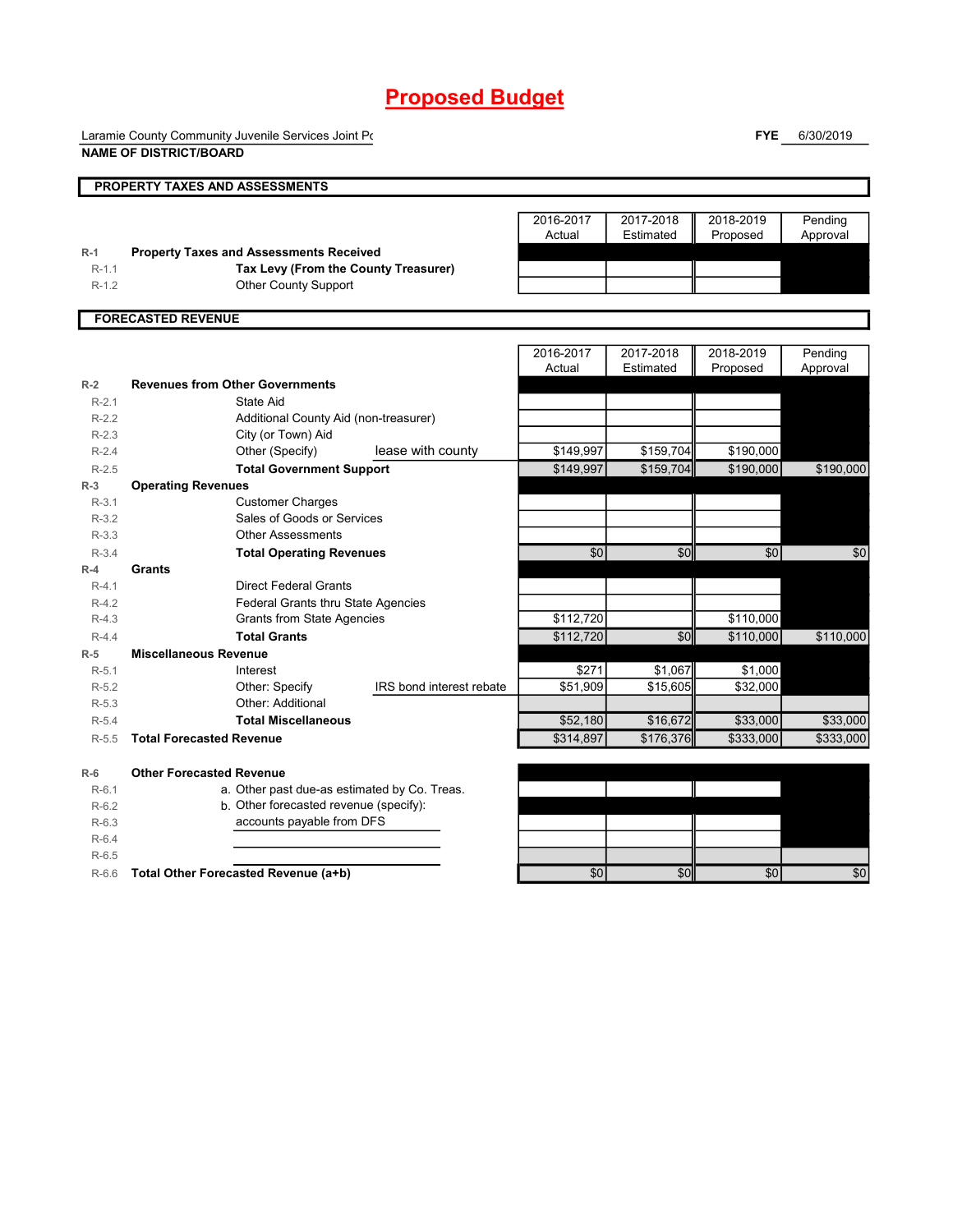## **CAPITAL OUTLAY BUDGET**

| $E-1$     | <b>Capital Outlay</b> |                         |
|-----------|-----------------------|-------------------------|
| $E - 1.1$ |                       | <b>Real Property</b>    |
| $F-12$    |                       | Vehicles                |
| $F-1.3$   |                       | <b>Office Equipment</b> |
| $F-14$    |                       | Other (Specify)         |
| $F-1.5$   |                       |                         |
| $F-16$    |                       |                         |
| $E - 1.7$ |                       |                         |
| $F-1.8$   | TOTAL CAPITAL OUTLAY  |                         |

|         |                       |                      | 2016-2017 | 2017-2018 | 2018-2019 | Pending  |
|---------|-----------------------|----------------------|-----------|-----------|-----------|----------|
|         |                       |                      | Actual    | Estimated | Proposed  | Approval |
|         | <b>Capital Outlay</b> |                      |           |           |           |          |
| $E-1.1$ |                       | <b>Real Property</b> |           |           |           |          |
| $E-1.2$ |                       | Vehicles             |           |           |           |          |
| $E-1.3$ |                       | Office Equipment     |           |           |           |          |
| $E-1.4$ |                       | Other (Specify)      |           |           |           |          |
| $E-1.5$ |                       |                      |           |           |           |          |
| $E-1.6$ |                       |                      |           |           |           |          |
| $E-1.7$ |                       |                      |           |           |           |          |
| $E-1.8$ | TOTAL CAPITAL OUTLAY  |                      | \$0       | \$0       | \$0       | \$0      |

### **ADMINISTRATION BUDGET**

|           |                                      |                                 | Actual   | Estimated | Proposed | Approval |
|-----------|--------------------------------------|---------------------------------|----------|-----------|----------|----------|
| $E-2$     | <b>Personnel Services</b>            |                                 |          |           |          |          |
| $E - 2.1$ |                                      | Administrator                   |          |           |          |          |
| $E - 2.2$ |                                      | Secretary                       |          |           |          |          |
| $E - 2.3$ |                                      | Clerical                        |          |           |          |          |
| $E - 2.4$ |                                      | Other (Specify)                 |          |           |          |          |
| $E-2.5$   |                                      |                                 |          |           |          |          |
| $E-2.6$   |                                      |                                 |          |           |          |          |
| $E - 2.7$ |                                      |                                 |          |           |          |          |
| $E-3$     | <b>Board Expenses</b>                |                                 |          |           |          |          |
| $E-3.1$   |                                      | Travel                          |          |           |          |          |
| $E - 3.2$ |                                      | Mileage                         |          |           |          |          |
| $E - 3.3$ |                                      | Other (Specify)                 |          |           |          |          |
| $E - 3.4$ |                                      |                                 |          |           |          |          |
| $E - 3.5$ |                                      |                                 |          |           |          |          |
| $E - 3.6$ |                                      |                                 |          |           |          |          |
| $E-4$     | <b>Contractual Services</b>          |                                 |          |           |          |          |
| $E - 4.1$ |                                      | Legal                           |          |           |          |          |
| $E-4.2$   |                                      | Accounting/Auditing             |          |           |          |          |
| $E-4.3$   |                                      | Other (Specify)                 |          |           |          |          |
| $E-4.4$   |                                      | General administration          | \$23,569 | \$25,468  | \$22,810 |          |
| $E-4.5$   |                                      |                                 |          |           |          |          |
| $E-4.6$   |                                      |                                 |          |           |          |          |
| $E-5$     | <b>Other Administrative Expenses</b> |                                 |          |           |          |          |
| $E - 5.1$ |                                      | Office Supplies                 |          |           |          |          |
| $E - 5.2$ |                                      | Office equipment, rent & repair |          |           |          |          |
| $E - 5.3$ |                                      | Education                       |          |           |          |          |
| $E - 5.4$ |                                      | Registrations                   |          |           |          |          |
| $E-5.5$   |                                      | Other (Specify)                 |          |           |          |          |
| $E-5.6$   |                                      |                                 |          |           |          |          |
| $E - 5.7$ |                                      |                                 |          |           |          |          |
| $E - 5.8$ |                                      |                                 |          |           |          |          |
| $E-6$     | <b>TOTAL ADMINISTRATION</b>          |                                 | \$23,569 | \$25,468  | \$22,810 | \$22,810 |

|                          |                                      |                                 | 2016-2017 | 2017-2018 | 2018-2019 | Pending  |
|--------------------------|--------------------------------------|---------------------------------|-----------|-----------|-----------|----------|
|                          |                                      |                                 | Actual    | Estimated | Proposed  | Approval |
| $\overline{\mathbf{r}}$  | <b>Personnel Services</b>            |                                 |           |           |           |          |
| $E - 2.1$                |                                      | Administrator                   |           |           |           |          |
| $E - 2.2$                |                                      | Secretary                       |           |           |           |          |
| $E - 2.3$                |                                      | Clerical                        |           |           |           |          |
| $E - 2.4$                |                                      | Other (Specify)                 |           |           |           |          |
| $E - 2.5$                |                                      |                                 |           |           |           |          |
| $E - 2.6$                |                                      |                                 |           |           |           |          |
| $E - 2.7$                |                                      |                                 |           |           |           |          |
| 3                        | <b>Board Expenses</b>                |                                 |           |           |           |          |
| $E - 3.1$                |                                      | Travel                          |           |           |           |          |
| $E - 3.2$                |                                      | Mileage                         |           |           |           |          |
| $E - 3.3$                |                                      | Other (Specify)                 |           |           |           |          |
| $E - 3.4$                |                                      |                                 |           |           |           |          |
| $E-3.5$                  |                                      |                                 |           |           |           |          |
| $E - 3.6$                |                                      |                                 |           |           |           |          |
| ı.                       | <b>Contractual Services</b>          |                                 |           |           |           |          |
| $E - 4.1$                |                                      | Legal                           |           |           |           |          |
| $E - 4.2$                |                                      | Accounting/Auditing             |           |           |           |          |
| $E - 4.3$                |                                      | Other (Specify)                 |           |           |           |          |
| $E - 4.4$                |                                      | General administration          | \$23,569  | \$25,468  | \$22,810  |          |
| $E - 4.5$                |                                      |                                 |           |           |           |          |
| $E - 4.6$                |                                      |                                 |           |           |           |          |
| $\overline{\phantom{1}}$ | <b>Other Administrative Expenses</b> |                                 |           |           |           |          |
| $E - 5.1$                |                                      | <b>Office Supplies</b>          |           |           |           |          |
| $E - 5.2$                |                                      | Office equipment, rent & repair |           |           |           |          |
| $E - 5.3$                |                                      | Education                       |           |           |           |          |
| $E - 5.4$                |                                      | Registrations                   |           |           |           |          |
| $E - 5.5$                |                                      | Other (Specify)                 |           |           |           |          |
| $E - 5.6$                |                                      |                                 |           |           |           |          |
| $E - 5.7$                |                                      |                                 |           |           |           |          |
| $E - 5.8$                |                                      |                                 |           |           |           |          |
| ŝ.                       | <b>TOTAL ADMINISTRATION</b>          |                                 | \$23.569  | \$25,468  | \$22,810  | \$22.810 |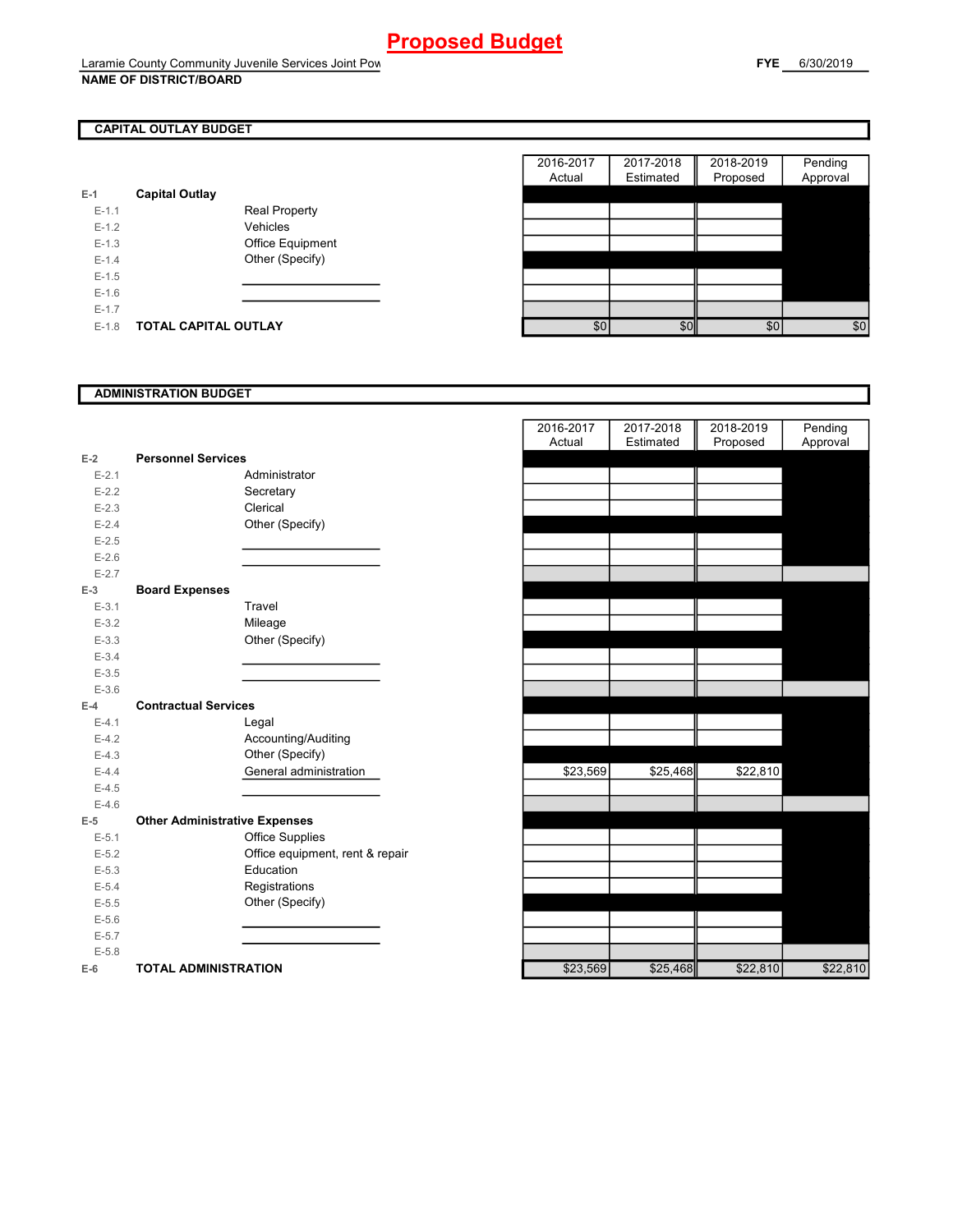Laramie County Community Juvenile Services Joint Pow

### **OPERATIONS BUDGET**

| $E-7$      | <b>Personnel Services</b>              |
|------------|----------------------------------------|
| $E - 7.1$  | Wages--Operations                      |
| $E-7.2$    | <b>Service Contracts</b>               |
| $E - 7.3$  | Other (Specify)                        |
| $E - 7.4$  |                                        |
| $E - 7.5$  |                                        |
| $E - 7.6$  |                                        |
| E-8        | Travel                                 |
| $E-8.1$    | Mileage                                |
| $E - 8.2$  | Other (Specify)                        |
| $E - 8.3$  |                                        |
| $E - 8.4$  |                                        |
| $E - 8.5$  |                                        |
| $E-9$      | <b>Operating supplies (List)</b>       |
| $E-9.1$    |                                        |
| $E-9.2$    |                                        |
| $E-9.3$    |                                        |
| $E - 9.4$  |                                        |
| $E-9.5$    |                                        |
| $E-10$     | <b>Program Services (List)</b>         |
| $E-10.1$   |                                        |
| $E-10.2$   |                                        |
| $E-10.3$   |                                        |
| $E-10.4$   |                                        |
| $E-10.5$   |                                        |
| $E-11$     | <b>Contractual Arrangements (List)</b> |
| $E-11.1$   | Contracts for services                 |
| $E-11.2$   |                                        |
| $E - 11.3$ |                                        |
| $E-11.4$   |                                        |
| $E-11.5$   |                                        |
| $E-12$     | <b>Other operations (Specify)</b>      |
| $E-12.1$   |                                        |
| $E-12.2$   |                                        |
| $E-12.3$   |                                        |
| $E-12.4$   |                                        |
| $E-12.5$   |                                        |
| $E-13$     | <b>TOTAL OPERATIONS</b>                |

|                |                                        | 2016-2017 | 2017-2018 | 2018-2019 | Pending  |
|----------------|----------------------------------------|-----------|-----------|-----------|----------|
|                |                                        | Actual    | Estimated | Proposed  | Approval |
| $\overline{7}$ | <b>Personnel Services</b>              |           |           |           |          |
| $E - 7.1$      | Wages--Operations                      |           |           |           |          |
| $E - 7.2$      | Service Contracts                      |           |           |           |          |
| $E - 7.3$      | Other (Specify)                        |           |           |           |          |
| $E - 7.4$      |                                        |           |           |           |          |
| $E - 7.5$      |                                        |           |           |           |          |
| $E - 7.6$      |                                        |           |           |           |          |
| 8              | <b>Travel</b>                          |           |           |           |          |
| $E-8.1$        | Mileage                                |           |           |           |          |
| $E - 8.2$      | Other (Specify)                        |           |           |           |          |
| $E-8.3$        |                                        |           |           |           |          |
| $E - 8.4$      |                                        |           |           |           |          |
| $E - 8.5$      |                                        |           |           |           |          |
| 9              | <b>Operating supplies (List)</b>       |           |           |           |          |
| $E-9.1$        |                                        |           |           |           |          |
| $E-9.2$        |                                        |           |           |           |          |
| $E-9.3$        |                                        |           |           |           |          |
| $E - 9.4$      |                                        |           |           |           |          |
| $E - 9.5$      |                                        |           |           |           |          |
| 10             | <b>Program Services (List)</b>         |           |           |           |          |
| E-10.1         |                                        |           |           |           |          |
| $E-10.2$       |                                        |           |           |           |          |
| $E-10.3$       |                                        |           |           |           |          |
| $E-10.4$       |                                        |           |           |           |          |
| $E-10.5$       |                                        |           |           |           |          |
| 11             | <b>Contractual Arrangements (List)</b> |           |           |           |          |
| $E-11.1$       | Contracts for services                 | \$100,041 | \$84,944  | \$94,799  |          |
| $E-11.2$       |                                        |           |           |           |          |
| $E-11.3$       |                                        |           |           |           |          |
| $E-11.4$       |                                        |           |           |           |          |
| $E-11.5$       |                                        |           |           |           |          |
| 12             | <b>Other operations (Specify)</b>      |           |           |           |          |
| $E-12.1$       |                                        |           |           |           |          |
| $E-12.2$       |                                        |           |           |           |          |
| $E-12.3$       |                                        |           |           |           |          |
| $E-12.4$       |                                        |           |           |           |          |
| $E-12.5$       |                                        |           |           |           |          |
| $13 -$         | TOTAL OPFRATIONS                       | \$100041  | \$84,944  | \$94 799  | \$94 799 |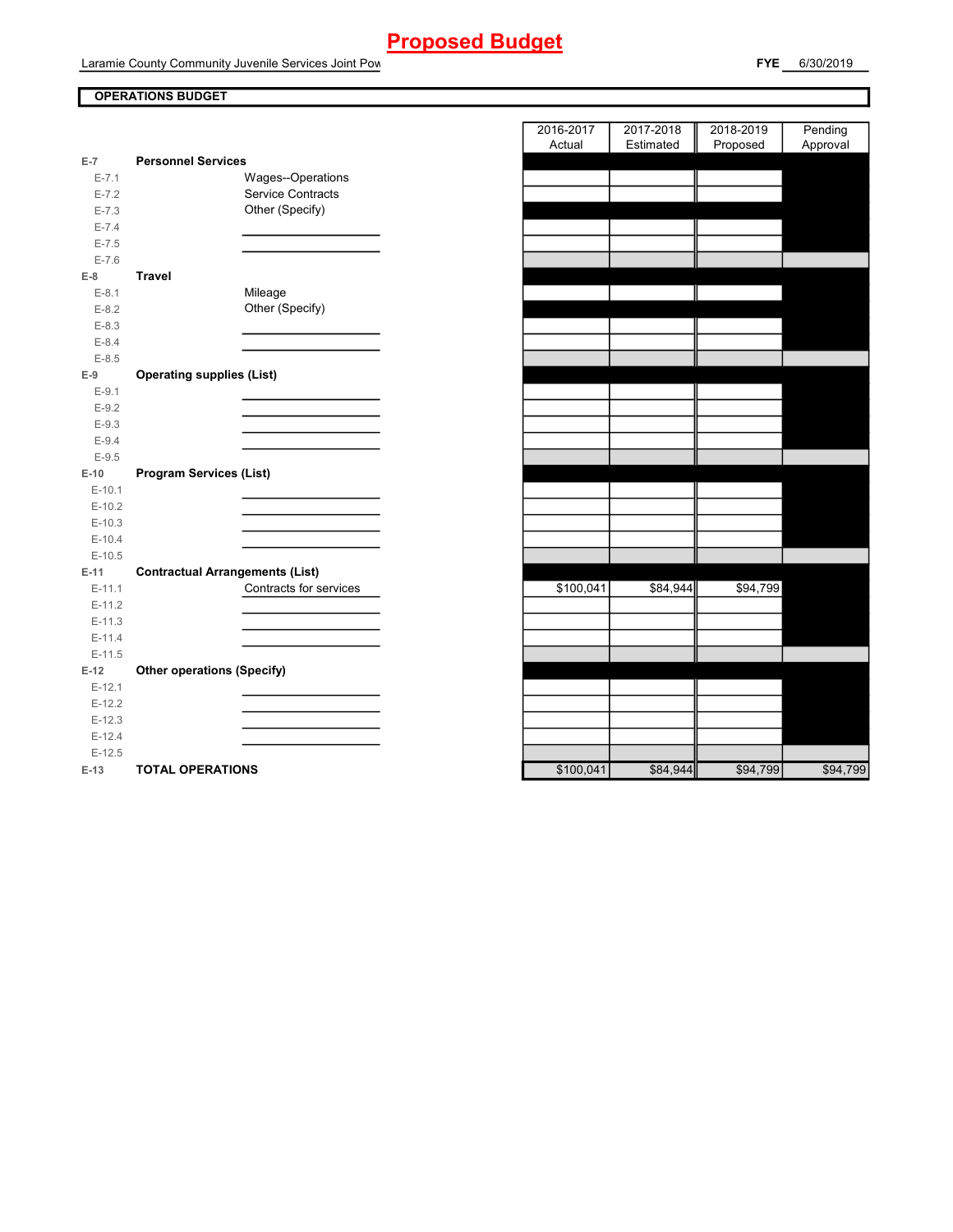Laramie County Community Juvenile Services Joint Pow

### **INDIRECT COSTS BUDGET**

| $E-14$   | Insurance                     |
|----------|-------------------------------|
| $F-14.1$ | Liability                     |
| $E-14.2$ | <b>Buildings and vehicles</b> |
| $E-14.3$ | Equipment                     |
| $F-144$  | Other (Specify)               |
| $E-14.5$ |                               |
| $E-14.6$ |                               |
| $E-14.7$ |                               |
| E-15     | Indirect payroll costs:       |
| $E-15.1$ | FICA (Social Security) taxes  |
| $E-15.2$ | <b>Workers Compensation</b>   |
| $E-15.3$ | <b>Unemployment Taxes</b>     |
| $E-15.4$ | Retirement                    |
| $E-15.5$ | Health Insurance              |
| $E-15.6$ | Other (Specify)               |
| $F-157$  |                               |
| $E-15.8$ |                               |
| $E-15.9$ |                               |
| $E-16$   | <b>Depreciation Expenses</b>  |
| E-17     | <b>TOTAL INDIRECT COSTS</b>   |

|          |                              | 2016-2017 | 2017-2018 | 2018-2019 | Pending  |
|----------|------------------------------|-----------|-----------|-----------|----------|
|          |                              | Actual    | Estimated | Proposed  | Approval |
| $E-14$   | <b>Insurance</b>             |           |           |           |          |
| $E-14.1$ | Liability                    | \$500     | \$500     | \$500     |          |
| $E-14.2$ | Buildings and vehicles       |           |           |           |          |
| $E-14.3$ | Equipment                    |           |           |           |          |
| $E-14.4$ | Other (Specify)              |           |           |           |          |
| $E-14.5$ |                              |           |           |           |          |
| $E-14.6$ |                              |           |           |           |          |
| $E-14.7$ |                              |           |           |           |          |
| $E-15$   | Indirect payroll costs:      |           |           |           |          |
| $E-15.1$ | FICA (Social Security) taxes |           |           |           |          |
| $E-15.2$ | <b>Workers Compensation</b>  |           |           |           |          |
| $E-15.3$ | <b>Unemployment Taxes</b>    |           |           |           |          |
| $E-15.4$ | Retirement                   |           |           |           |          |
| $E-15.5$ | Health Insurance             |           |           |           |          |
| $E-15.6$ | Other (Specify)              |           |           |           |          |
| $E-15.7$ |                              |           |           |           |          |
| $E-15.8$ |                              |           |           |           |          |
| $E-15.9$ |                              |           |           |           |          |
| $E-16$   | <b>Depreciation Expenses</b> |           |           |           |          |
| $E-17$   | <b>TOTAL INDIRECT COSTS</b>  | \$500     | \$500     | \$500     | \$500    |
|          |                              |           |           |           |          |

#### **DEBT SERVICE BUDGET**

|         |                           | 2016-2017 | 2017-2018 | 2018-2019 | Pending   |
|---------|---------------------------|-----------|-----------|-----------|-----------|
|         |                           | Actual    | Estimated | Proposed  | Approval  |
| $D-1$   | <b>Debt Service</b>       |           |           |           |           |
| $D-1.1$ | Principal                 | \$150,000 | \$150,000 | \$150,000 |           |
| $D-1.2$ | Interest                  | \$87.785  | \$51.846  | \$51,000  |           |
| $D-1.3$ | Fees                      |           |           |           |           |
| $D-2$   | <b>TOTAL DEBT SERVICE</b> | \$237,785 | \$201,846 | \$201,000 | \$201,000 |